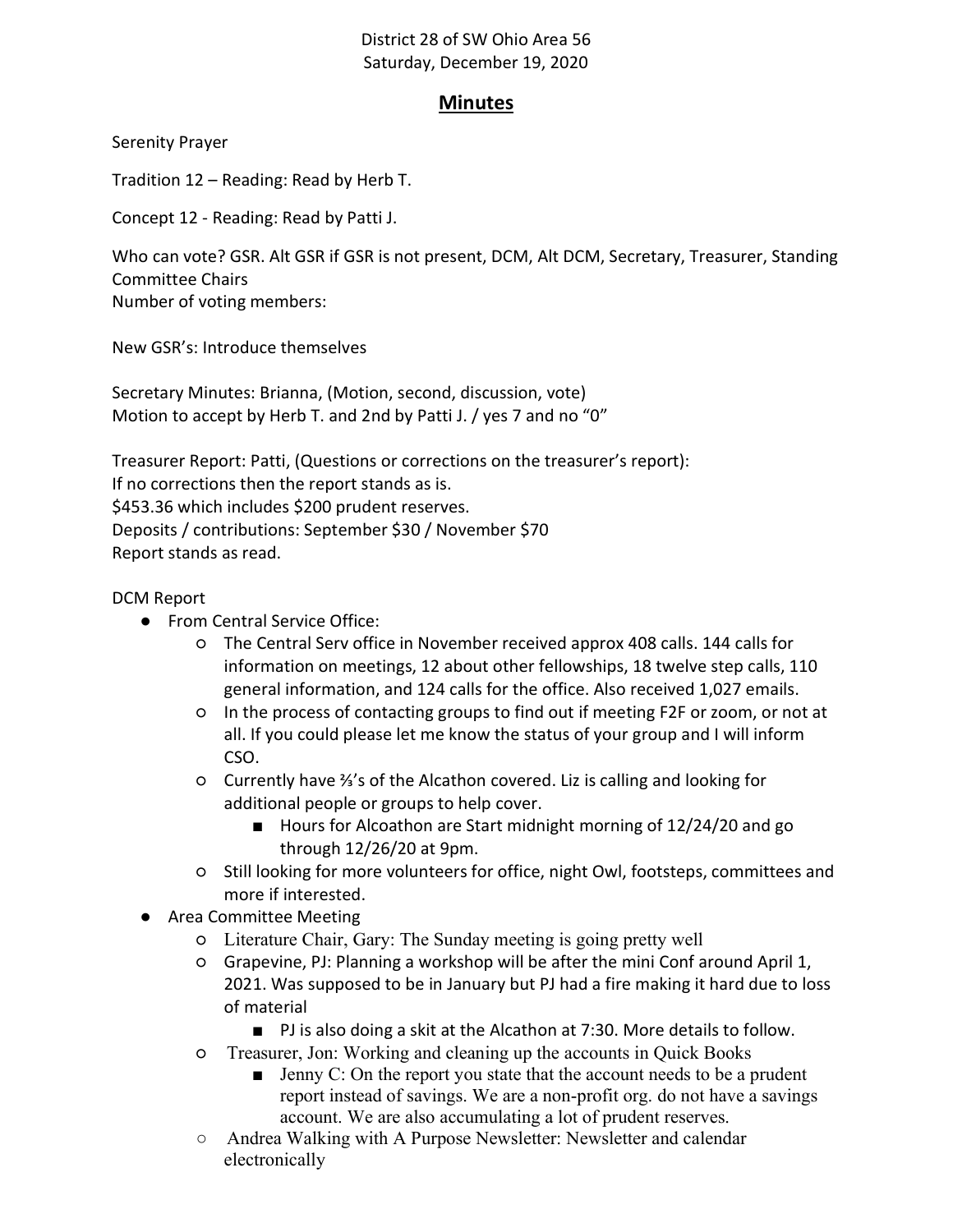## ○ Officer Reports:

- Jon Secrist, Treasurer
	- Bank account balance \$29,855.84 with revenue of \$7,325.49
- Dorothy Bauer, Registrar
	- Have not been contacted from anyone concerning the new website/system for the registrar.
- Delegate Report: Nancy
	- Have distributed conf reports to intergroup but not to the email
	- GSO sent a notice out: Profit on publication is 38% of our expenses currently. GSO still believes that expenses will be meet this year. They do need the added / extra contributions but yes, they need the contributions still.
		- The expenses are way low because conf. done virtual.
		- Travel costs down.
		- Reduction of staff (payroll)
	- Virtual East region Forum meeting. Between 1500 and 1600 people average. At 7pm they had 2000 people on.
		- One thing that came from the forum is the need in area 56. The meeting app. – Nancy will be the contact person for the app's accuracy.
		- All the electronic newsletters are available at AA.org
		- Still looking for a GSO Manager
		- Looking for GSO archives position
	- New Business at committee meeting: Kevin J made a motion to purchase 10 Grapevine 1 yr. subscriptions and have PJ distribute them. It was 2nd by Nacho. 11 in favor / none opposed.

Standing Committee Reports:

- Corrections & Treatment: Herb.
	- o Herb gave a powerpoint presentation on corrections and treatment centers for district 28.

Old Business:

- PI/CPC Rep still open
- Grapevine/Literature Rep still open
- Intergroup Rep still open

New Business:

- 2021 District calendar
	- Posted on the district website on the main page and event page has a link to teh document.
	- Will be emailed with minutes

GSR Reports:

None

Announcements:

- Every Sunday AAWS Literature Study Meeting 4pm on Zoom. Zoom ID #892-7491-0660 (Password #589899
- Cincinnati Intergroup Annual Alcathon: December 24-26. Zoom ID #513-351-0432 (Password #121212) From December 24th at 12:01am thru December 26th with the last lead starting at 8pm